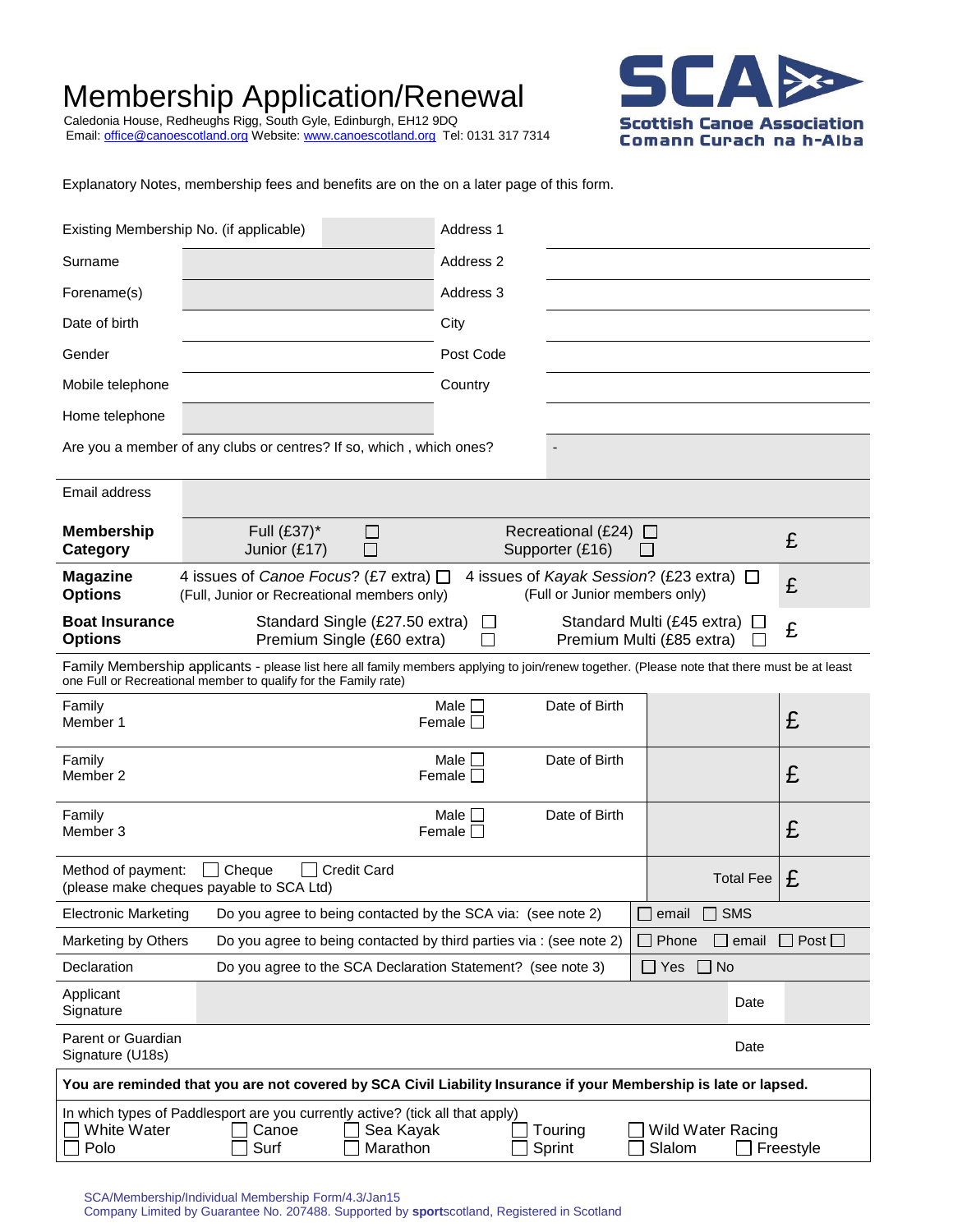## SCA Equity Profile Questionnaire

SCA is committed to implementing the *Equality Standard: A Framework for Sport.* And has achieved the Foundation, Preliminary and Intermediate levels of the Standard. In order for us to continue monitoring of our equity profile of our members, please complete the equity questions on your form. This audit will enable us to identify any under-represented groups or potential areas of in-equity in the organisation and to take action to address any emerging issues. Please be assured you will not be identified from answers you provide and the returned questionnaires will be seen only by our administration staff. All data will be processed in line with the Data Protection Act 1998, as set out in our Privacy and Data Protection policy, which is available from [www.canoescotland.org](http://www.canoescotland.org/) .

Please complete a separate equity questionnaire for each member.

By completing this form you are consenting to it being stored.

**Name**  $\blacksquare$ 

### **Ethnic Origin**

| White                    | <b>Mixed</b>                   | Asian, Asian<br><b>Scottish</b><br>or Asian British | <b>Black, Black Scottish</b><br>or Black British |  |
|--------------------------|--------------------------------|-----------------------------------------------------|--------------------------------------------------|--|
| -Scottish                | - White and black<br>Caribbean | - Pakistani                                         | - Caribbean                                      |  |
| - British                | - White and black<br>African   | - Bangladeshi                                       | - African                                        |  |
| - Irish                  | - White and Asian              | - Chinese                                           | - Other black                                    |  |
| - Other white            | - Other mixed                  | - Other Asian                                       |                                                  |  |
| - Any Other ethnic group |                                | - I prefer not to answer this question              |                                                  |  |

**Disability -** The Disability Discrimination Act 1995 defines a disabled person as anyone with a 'physical or mental impairment that has a substantial and long-term adverse effect upon his /her ability to carry out normal day – to day activities'.

| - No disability        | - Physical disability | - Learning Disability |
|------------------------|-----------------------|-----------------------|
| - Visual impairment    | - Hearing impairment  | l – Other             |
| - Prefer not to answer |                       |                       |